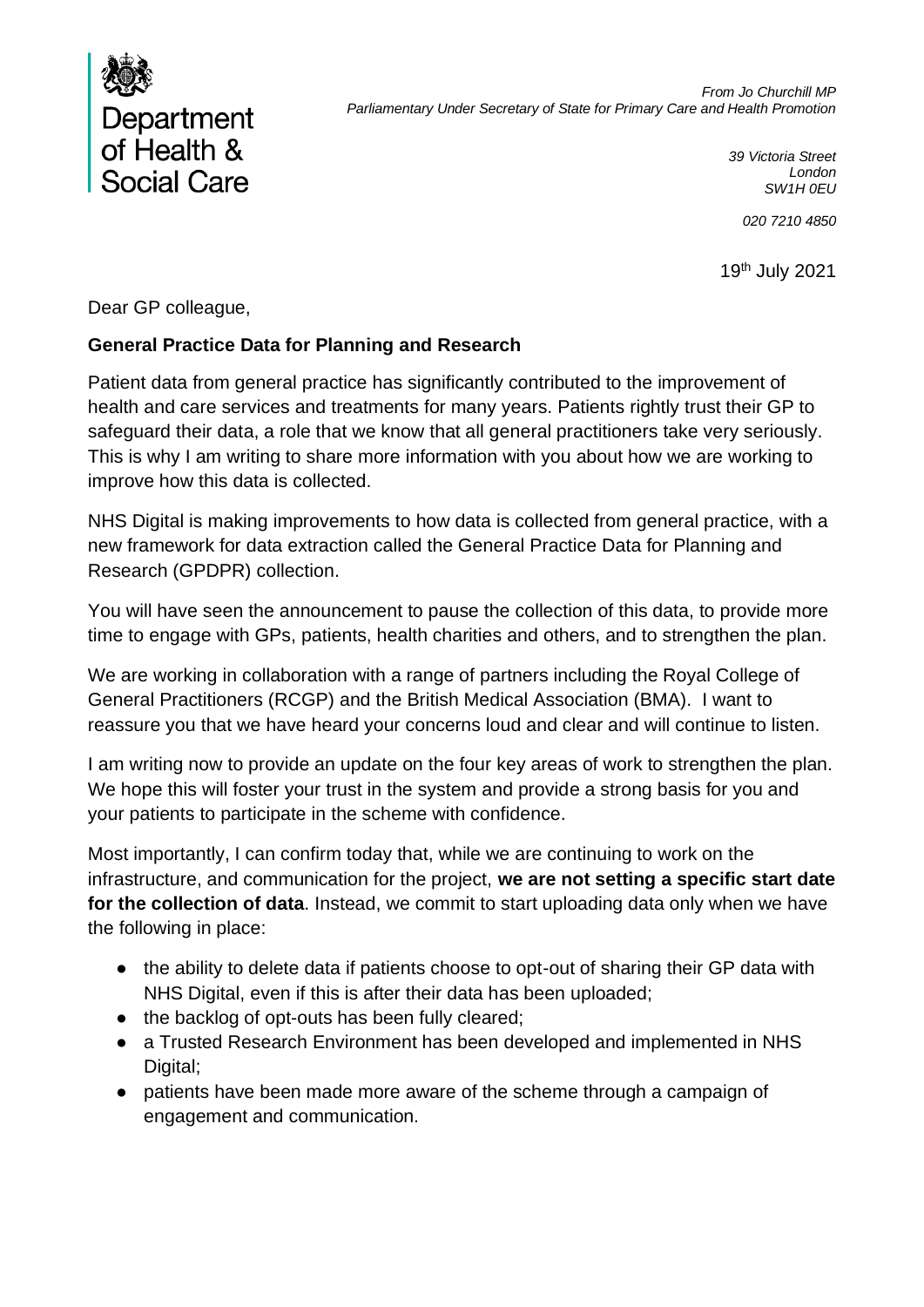In this letter each of these adjustments are set out, all of which are critical to the success and impact of the programme, including through better understanding of the huge benefits the programme will have to the NHS and to our ability to provide the best and safest possible care for patients.

# **Opt-outs**

We want to make the position around opt-out much simpler. While 1st September has been seen by some as a cut-off date for opt-out, after which data extraction would begin, I want to reassure you that this will not be the case and **data extraction will not commence until we have met the tests.**

We are introducing three changes to the opt-out system which mean that **patients will be able to change their opt-out status at any time**:

- Patients do not need to register a Type 1 opt-out by 1st September to ensure their GP data will not be uploaded;
- NHS Digital will create the technical means to allow **GP data that has previously been uploaded to the system via the GPDPR collection to be deleted when someone registers a Type 1 opt-out**;
- **The plan to retire Type 1 opt-outs** will be deferred for at least 12 months while we get the new arrangements up and running, and will not be implemented without consultation with the RCGP, the BMA and the National Data Guardian.

Together, these changes mean that patients can have confidence that they will have the ability to opt-in or opt-out of the system, and that the dataset will always reflect their current preference. And we will ensure it is easy for them to exercise the choice to optout.

## **Administrative workload**

We have heard from many GPs and practices that there is concern about the administrative burden that Type 1 opt-outs have placed on you and your teams. We are in the process of working with colleagues across general practice to develop a way of simplifying and centralising the opt-out process in order to remove this burden on practices. This is still in development, but we will share further information with you in the coming weeks.

In the meantime, given the changes we have agreed to the opt-outs **there is now no urgency to process Type 1 opt-outs specifically for GPDPR in order to get people opted out before September.** We will keep you updated on timelines for when we expect the programme to go live.

We will also ensure that the NHS Digital Data Protection Impact Assessment (DPIA) reflecting these changes to the programme is published well before data collection commences. A template DPIA for practice use will also be made available in good time to allow practices to complete it.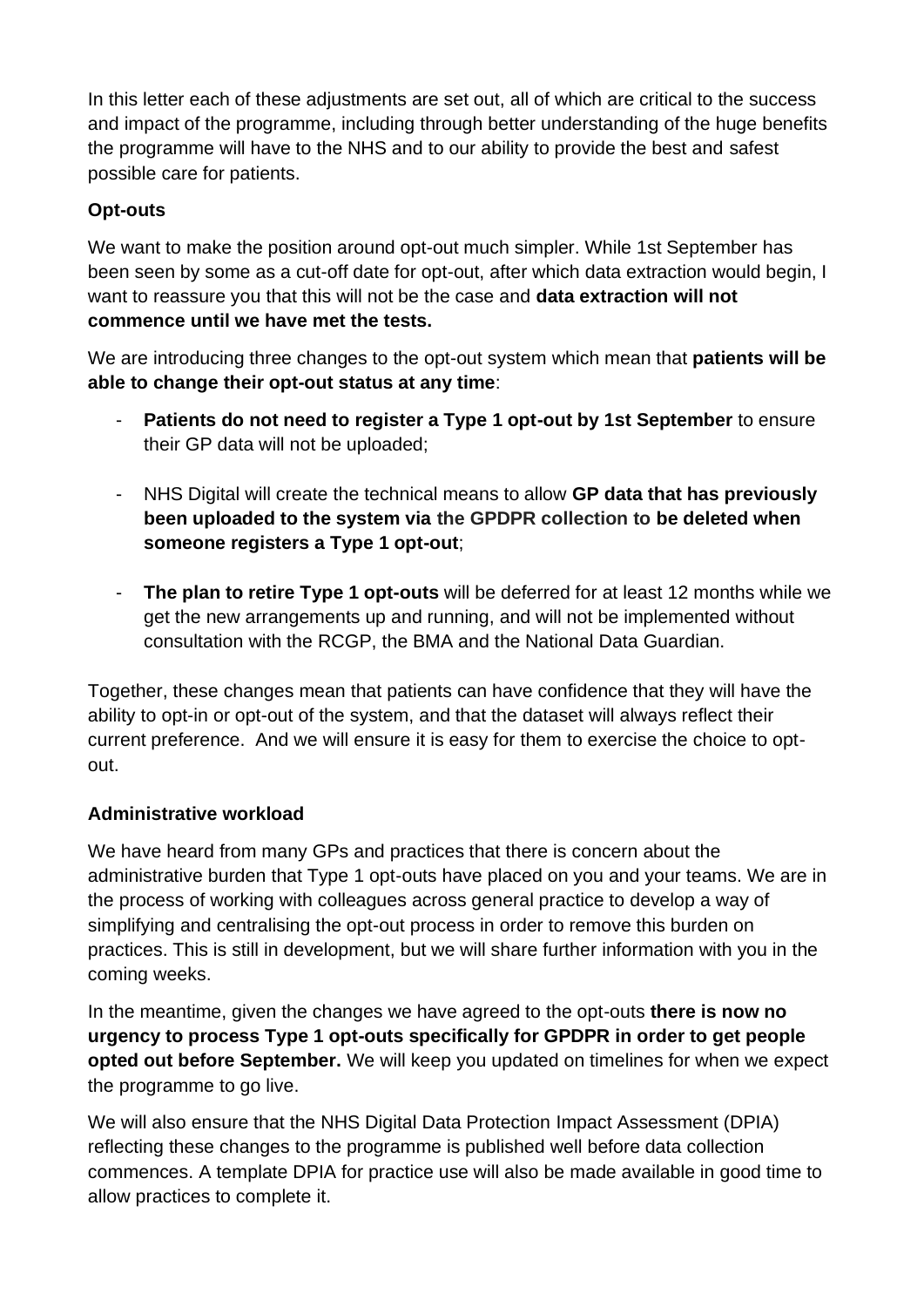## **Data Security and Governance**

The Government has committed that access to GP data will only be via a Trusted Research Environment (TRE) and never copied or shipped outside the NHS secure environment, except where individuals have consented to their data being accessed e.g. written consent for a research study. This is intended to give both GPs and patients a very high degree of confidence that their data will be safe and their privacy protected.

The TRE will be built in line with best practice developed in projects, such as [OpenSAFELY](https://www.opensafely.org/) and [the Office for National Statistics'](https://www.ons.gov.uk/aboutus/whatwedo/statistics/requestingstatistics/approvedresearcherscheme) [Secure Research Service.](https://www.ons.gov.uk/aboutus/whatwedo/statistics/requestingstatistics/approvedresearcherscheme)

We are also committed to adopting a transparent approach, including publishing who has run what query and used which bit of data. We are developing a TRE which will meet our specific needs and act as "best in class".

We commit to only begin the data collection once the TRE is in place. Further, we will ensure that the BMA, RCGP and the National Data Guardian have oversight of the proposed arrangements and are satisfied with them before data upload begins.

I can also confirm that the previously published Data Provision Notice for this collection has been withdrawn.

Once the data is collected, it will only be used for the purposes of improving health and care. Patient data is not for sale and will never be for sale.

### **Transparency, communications and engagement**

There has been a great deal of concern regarding the lack of awareness amongst the healthcare system and patients. We recognise that we need to strengthen engagement, including opportunities for non-digital engagement and communication.

Since the programme has been paused, we have been developing an engagement and communications campaign, with the goal of ensuring that the healthcare system and patients are aware and understand what is planned, and can make informed choices. The public rightly look to and trust general practice - through a centrally driven communication campaign, with clear messages, we will seek to ensure that the introduction of this collection does not impose an additional burden on practices.

We are developing a communications strategy delivered through four phases.

- **Listening** where we listen to stakeholders and gather views on how best to communicate with the profession, patients and the public and give them the opportunity to inform the development of the programme in areas such as opt-outs, trusted research environments and other significant areas;
- **Consultation** a series of events where we can explain the programme, listen and capture feedback and co-design the information campaign;
- **Demonstration** show how feedback is being used to develop the programme and shape communications to the healthcare system and the public;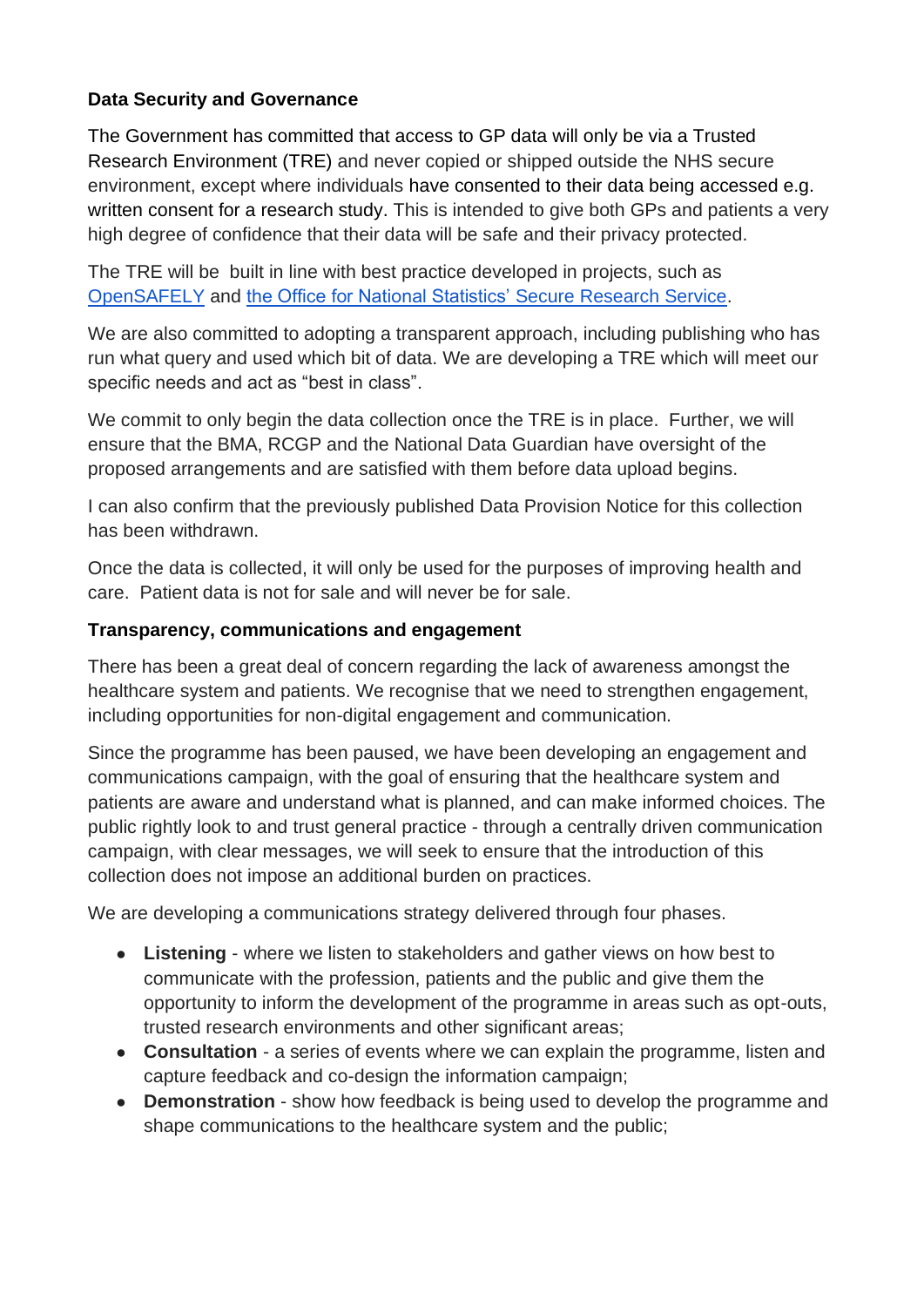● **Delivery** - of an information campaign to inform the healthcare system and the public about changes to how their GP data is used, that utilises the first three phases to ensure the campaign is accessible, has wide reach and is effective.

 Data saves lives. The vaccine rollout for COVID-19 could not have been achieved without patient data. The discovery that the steroid Dexamethasone could save the lives of one third of the most vulnerable patients with COVID-19 – those on ventilators - could not have been made without patient data from GP practices in England. That insight has gone on to save a million lives around the globe. That is why this programme is so important.

The programme and I will be providing further information as the programme progresses. In the meantime, if you have any questions, you can contact the programme at [enquiries@nhsdigital.nhs.uk.](mailto:enquiries@nhsdigital.nhs.uk)

The NHS Digital web pages also provide further information at [https://digital.nhs.uk/data](https://digital.nhs.uk/data-and-information/data-collections-and-data-sets/data-collections/general-practice-data-for-planning-and-research#additional-information-for-gp-practices)[and-information/data-collections-and-data-sets/data-collections/general-practice-data-for](https://digital.nhs.uk/data-and-information/data-collections-and-data-sets/data-collections/general-practice-data-for-planning-and-research#additional-information-for-gp-practices)[planning-and-research#additional-information-for-gp-practices.](https://digital.nhs.uk/data-and-information/data-collections-and-data-sets/data-collections/general-practice-data-for-planning-and-research#additional-information-for-gp-practices)

Thank you for your continued support.

to Churchle

**JO CHURCHILL**

Parliamentary under Secretary of State for Primary Care and Health Promotion